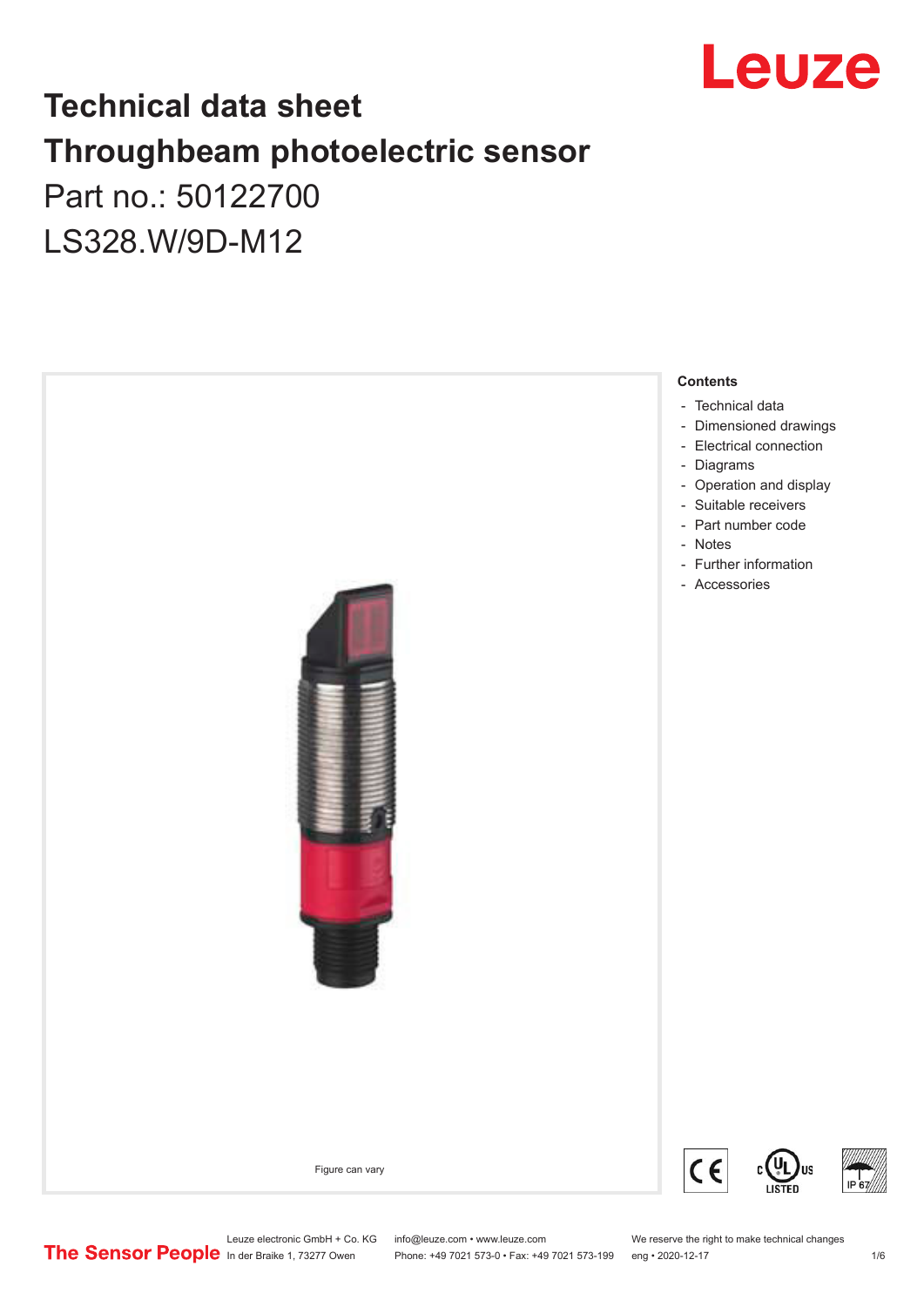## <span id="page-1-0"></span>**Technical data**

**Device type** Transmitter

# Leuze

#### **Basic data**

**Series** 328 **Operating principle** Throughbeam principle

## **Special version**

**Special version** 90° - angular optics

### **Optical data**

| <b>Operating range</b>          | Guaranteed operating range           |
|---------------------------------|--------------------------------------|
| <b>Operating range</b>          | 05.5m                                |
| <b>Operating range limit</b>    | Typical operating range              |
| <b>Operating range limit</b>    | $0 \dots 8$ m                        |
| Light source                    | LED, Red                             |
| <b>LED light wavelength</b>     | 620 nm                               |
| <b>Transmitted-signal shape</b> | Pulsed                               |
| LED group                       | Exempt group (in acc. with EN 62471) |
|                                 |                                      |

Deactivation input

Short circuit protected

#### **Electrical data**

**Protective circuit** Polarity reversal protection

| Performance data              |                                     |
|-------------------------------|-------------------------------------|
| Supply voltage U <sub>p</sub> | 10  30 V, DC, Incl. residual ripple |
| <b>Residual ripple</b>        | 0  15 %, From $U_{\rm B}$           |
| <b>Open-circuit current</b>   | 015mA                               |
|                               |                                     |
| <b>Inputs</b>                 |                                     |
| Number of deactivation inputs | 2 Piece(s)                          |
|                               |                                     |
| <b>Deactivation inputs</b>    |                                     |
|                               |                                     |
| Deactivation input 1          |                                     |
| <b>Active switching state</b> | Low                                 |
|                               |                                     |
| <b>Deactivation input 2</b>   |                                     |
| <b>Active switching state</b> | High                                |
|                               |                                     |

| Ambient temperature, operation | $-4060 °C$ |
|--------------------------------|------------|
| Ambient temperature, storage   | -40  70 °C |

Stainless steel

Silver

#### **Certifications**

**Operation and display**

**Environmental data**

**Mechanical data**

**Thread size** M18 x 1 mm **Dimension (Ø x L)** 18 mm x 61 mm **Housing material** Plastic

**Stainless steel housing V2A Plastic housing** ABS **Lens cover material** Plastic **Net weight** 20 g **Housing color** Black

**Type of display** LED **Number of LEDs** 1 Piece(s)

| Degree of protection     | IP 67         |
|--------------------------|---------------|
| <b>Protection class</b>  | Ш             |
| <b>Certifications</b>    | c UL US       |
| <b>Standards applied</b> | IEC 60947-5-2 |

### **Classification**

| <b>Customs tariff number</b> | 85365019 |
|------------------------------|----------|
| eCl@ss 5.1.4                 | 27270901 |
| eCl@ss 8.0                   | 27270901 |
| eCl@ss 9.0                   | 27270901 |
| eCl@ss 10.0                  | 27270901 |
| eCl@ss 11.0                  | 27270901 |
| <b>ETIM 5.0</b>              | EC002716 |
| <b>ETIM 6.0</b>              | EC002716 |
| <b>ETIM 7.0</b>              | EC002716 |

### **Timing**

**Readiness delay** 300 ms

### **Connection**

| <b>Connection 1</b>       |                 |
|---------------------------|-----------------|
| <b>Function</b>           | Signal IN       |
|                           | Voltage supply  |
| <b>Type of connection</b> | Connector       |
| <b>Thread size</b>        | M <sub>12</sub> |
| <b>Type</b>               | Male            |
| <b>Material</b>           | Plastic         |
| No. of pins               | 4-pin           |
| Encoding                  | A-coded         |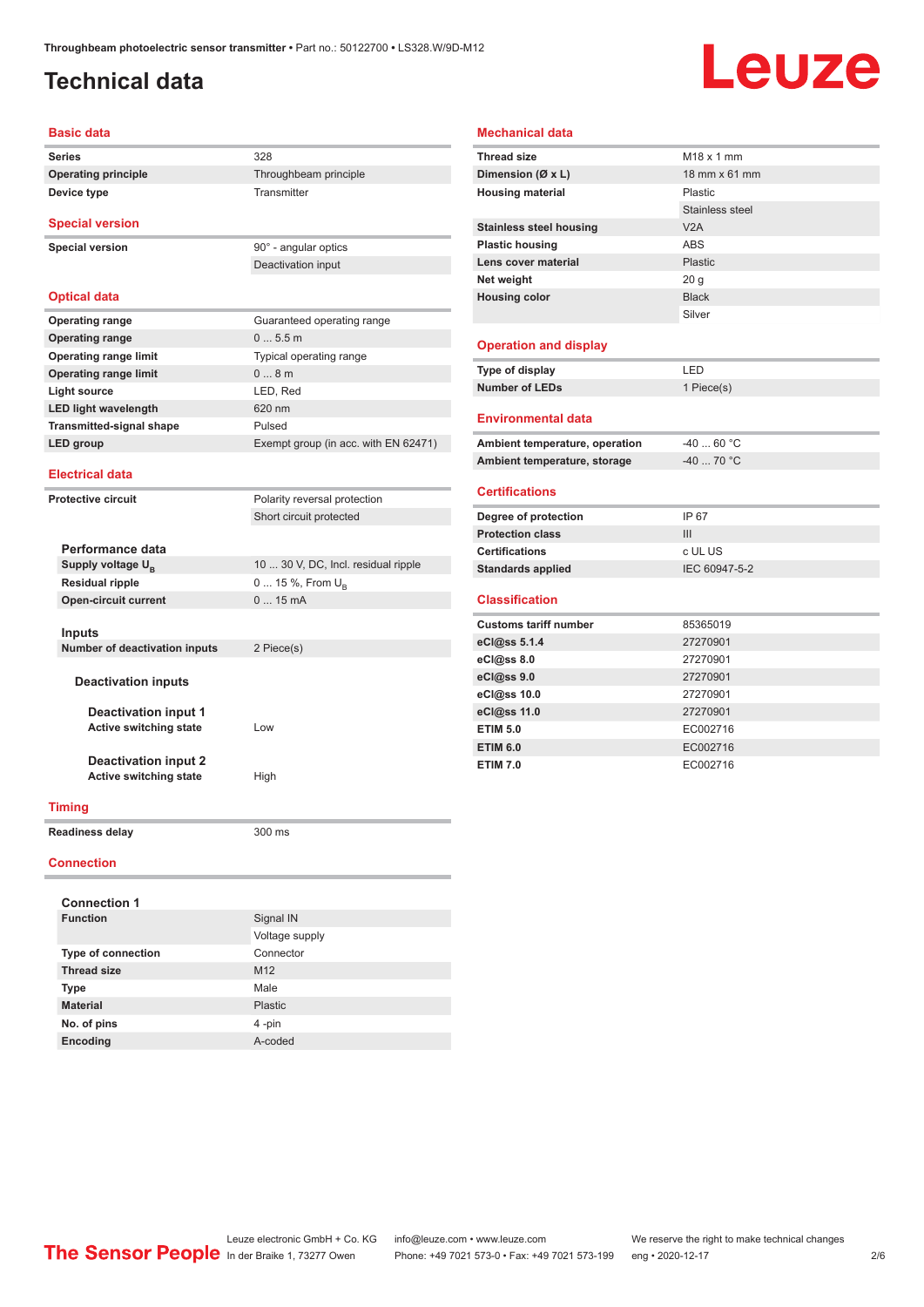# <span id="page-2-0"></span>**Dimensioned drawings**

Leuze

All dimensions in millimeters



- A Vertical position of the optical axis
- B Optical axis (transmitter)
- C Optical axis (receiver)
- D Indicator diode

# **Electrical connection**

**Connection 1**

| <b>Function</b>    | Signal IN<br>Voltage supply |
|--------------------|-----------------------------|
|                    |                             |
| Type of connection | Connector                   |
| <b>Thread size</b> | M12                         |
| <b>Type</b>        | Male                        |
| <b>Material</b>    | Plastic                     |
| No. of pins        | 4-pin                       |
| Encoding           | A-coded                     |

## **Pin Pin assignment 1** V+

| $\overline{\mathbf{2}}$ | In2 |  |
|-------------------------|-----|--|
| ໍາ<br>$\blacksquare$    | GND |  |
| Δ                       | In1 |  |

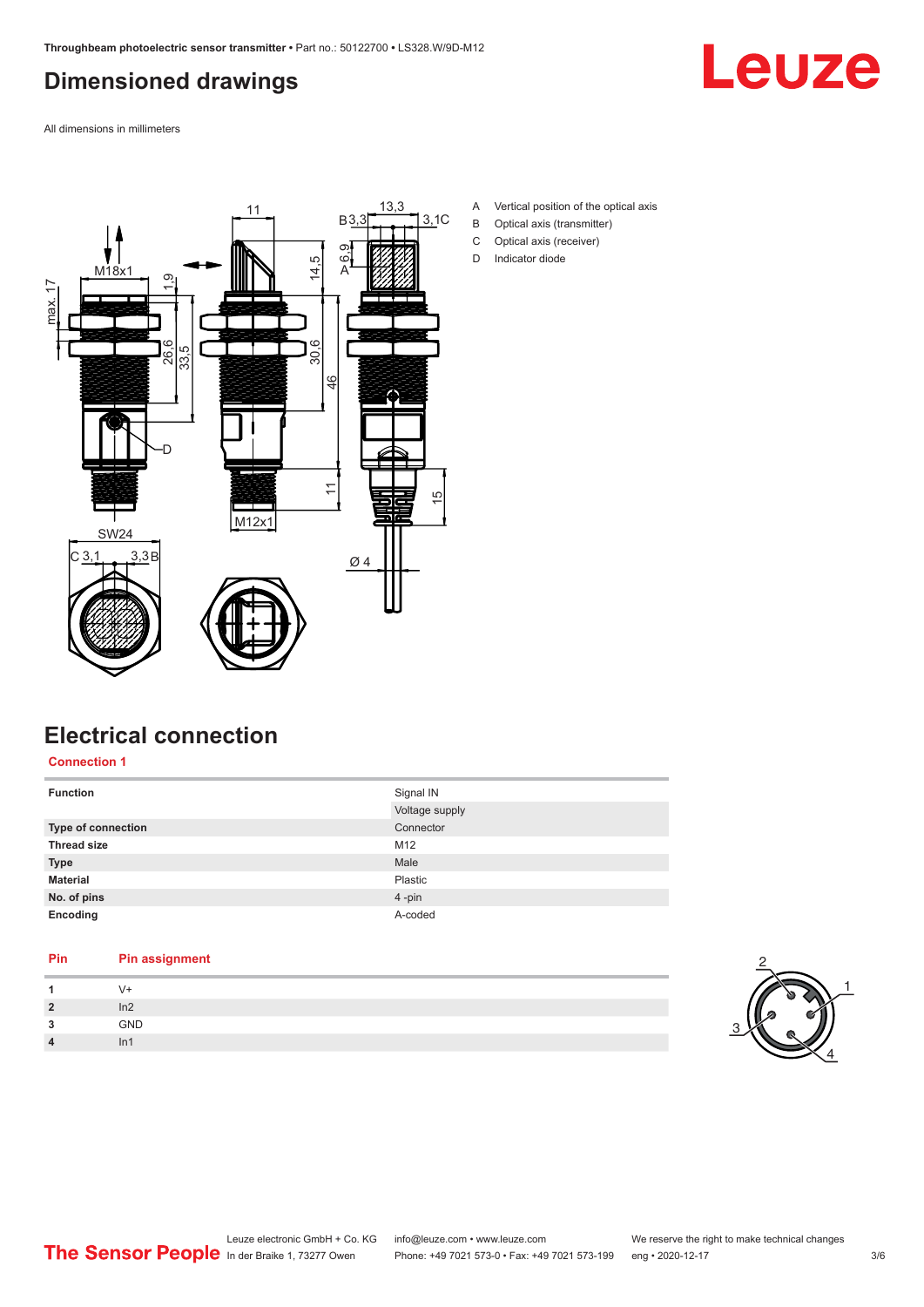## <span id="page-3-0"></span>**Diagrams**

# Leuze

## Typ. response behavior



# **Operation and display**

| <b>LED</b> | Display                  | Meaning                 |
|------------|--------------------------|-------------------------|
|            | Green, continuous light  | Operational readiness   |
|            | Yellow, continuous light | Transmitted beam active |

## **Suitable receivers**

| Part no. | <b>Designation</b> | <b>Article</b>                                  | <b>Description</b>                                                                                                                                                                                                                                                                                                                |
|----------|--------------------|-------------------------------------------------|-----------------------------------------------------------------------------------------------------------------------------------------------------------------------------------------------------------------------------------------------------------------------------------------------------------------------------------|
| 50122706 | LE328.W/2N-M12     | Throughbeam<br>photoelectric sensor<br>receiver | Special version: 90° - angular optics<br>Operating range limit: 0  8 m<br>Supply voltage: DC<br>Digital switching outputs: 2 Piece(s)<br>Switching output 1: Transistor, NPN, Light switching<br>Switching output 2: Transistor, NPN, Dark switching<br>Switching frequency: 500 Hz<br>Connection: Connector, M12, Plastic, 4-pin |
| 50122704 | LE328.W/4P-M12     | Throughbeam<br>photoelectric sensor<br>receiver | Special version: 90° - angular optics<br>Operating range limit: 0  8 m<br>Supply voltage: DC<br>Digital switching outputs: 2 Piece(s)<br>Switching output 1: Transistor, PNP, Light switching<br>Switching output 2: Transistor, PNP, Dark switching<br>Switching frequency: 500 Hz<br>Connection: Connector, M12, Plastic, 4-pin |

# **Part number code**

Part designation: **XXX328BY-AAAF.BB/CC-DDD**

| <b>XXX328</b> | Operating principle<br>PRK: retro-reflective photoelectric sensor with polarization filter<br>ET: energetic diffuse reflection sensor<br>FT: diffuse reflection sensor with fading<br>LE: throughbeam photoelectric sensor receiver<br>LS: throughbeam photoelectric sensor transmitter |
|---------------|-----------------------------------------------------------------------------------------------------------------------------------------------------------------------------------------------------------------------------------------------------------------------------------------|
| Y             | Light type<br>n/a: red light<br>I: infrared light                                                                                                                                                                                                                                       |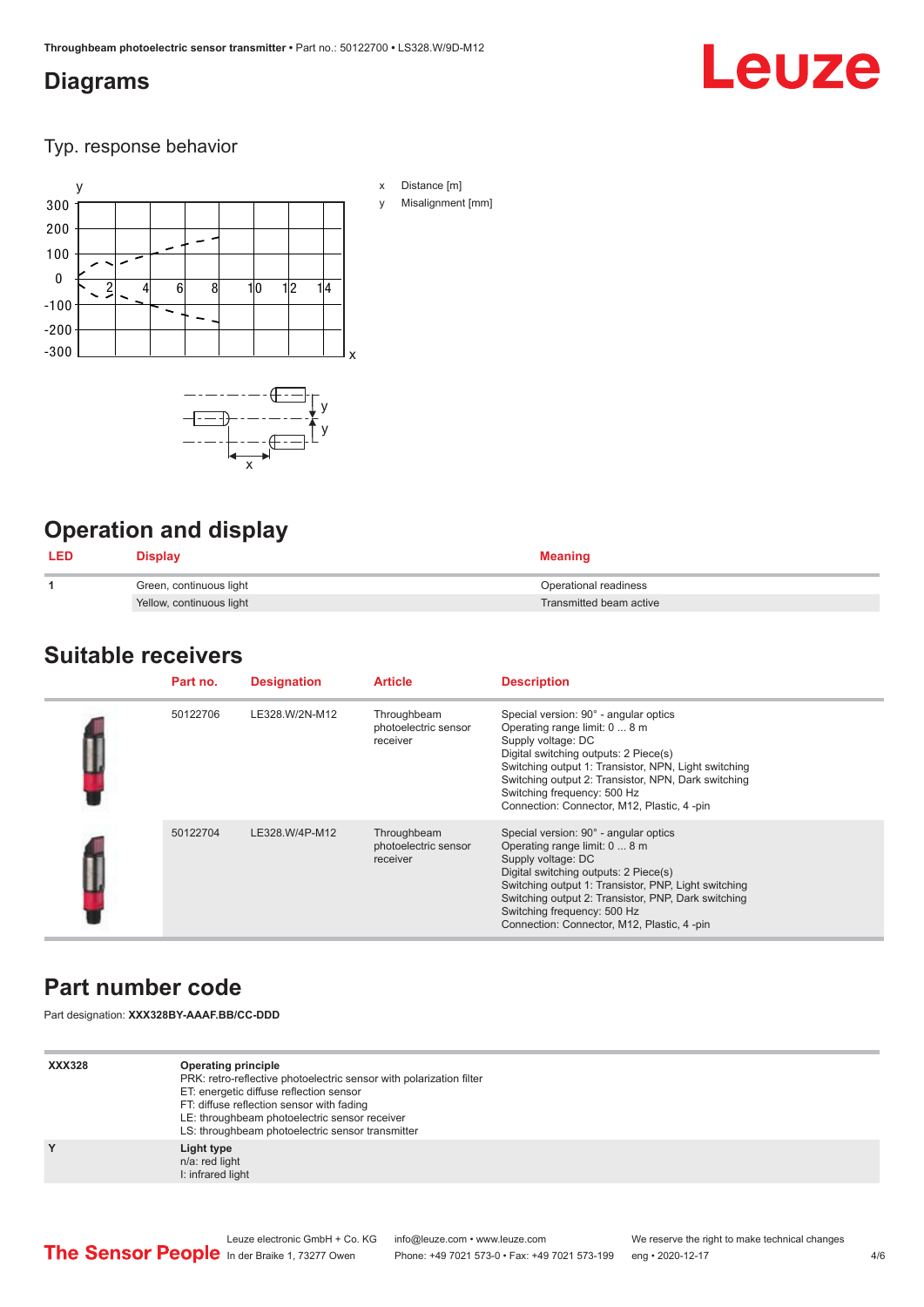## <span id="page-4-0"></span>**Part number code**



| AAAF        | Preset range (optional)<br>n/a: operating range acc. to data sheet<br>xxxF: preset range [mm]                                                                                                                                                                                                                                                                                                                         |
|-------------|-----------------------------------------------------------------------------------------------------------------------------------------------------------------------------------------------------------------------------------------------------------------------------------------------------------------------------------------------------------------------------------------------------------------------|
| <b>BB</b>   | Equipment<br>n/a: axial optics<br>W: 90° angular optics<br>3: teach-in via button                                                                                                                                                                                                                                                                                                                                     |
| CC          | Switching output / function (OUT1 = $pin 4$ , OUT2 = $pin 2$ ):<br>4: PNP transistor output, light switching<br>P: PNP transistor output, dark switching<br>2: NPN transistor output, light switching<br>N: NPN transistor output, dark switching<br>9: input for transmitter deactivation (deactivation with HIGH signal)<br>D: input for transmitter deactivation (deactivation with LOW signal)<br>X: pin not used |
| <b>DDD</b>  | <b>Electrical connection</b><br>n/a: cable, standard length 2000 mm, 4-wire<br>M12: M12 connector, 4-pin (plug)                                                                                                                                                                                                                                                                                                       |
| <b>Note</b> |                                                                                                                                                                                                                                                                                                                                                                                                                       |
|             | $\&$ A list with all available device types can be found on the Leuze website at www.leuze.com.                                                                                                                                                                                                                                                                                                                       |

## **Notes**

|  | <b>Observe intended use!</b>                                                                                                                                   |
|--|----------------------------------------------------------------------------------------------------------------------------------------------------------------|
|  | $\%$ This product is not a safety sensor and is not intended as personnel protection.<br>$\&$ The product may only be put into operation by competent persons. |
|  | ♦ Only use the product in accordance with its intended use.                                                                                                    |

## **For UL applications:**

ª For UL applications, use is only permitted in Class 2 circuits in accordance with the NEC (National Electric Code).

ª These proximity switches shall be used with UL Listed Cable assemblies rated 30V, 0.5A min, in the field installation, or equivalent (categories: CYJV/ CYJV7 or PVVA/PVVA7)

# **Further information**

• Sum of the output currents for both outputs, 50 mA for ambient temperatures > 40 °C